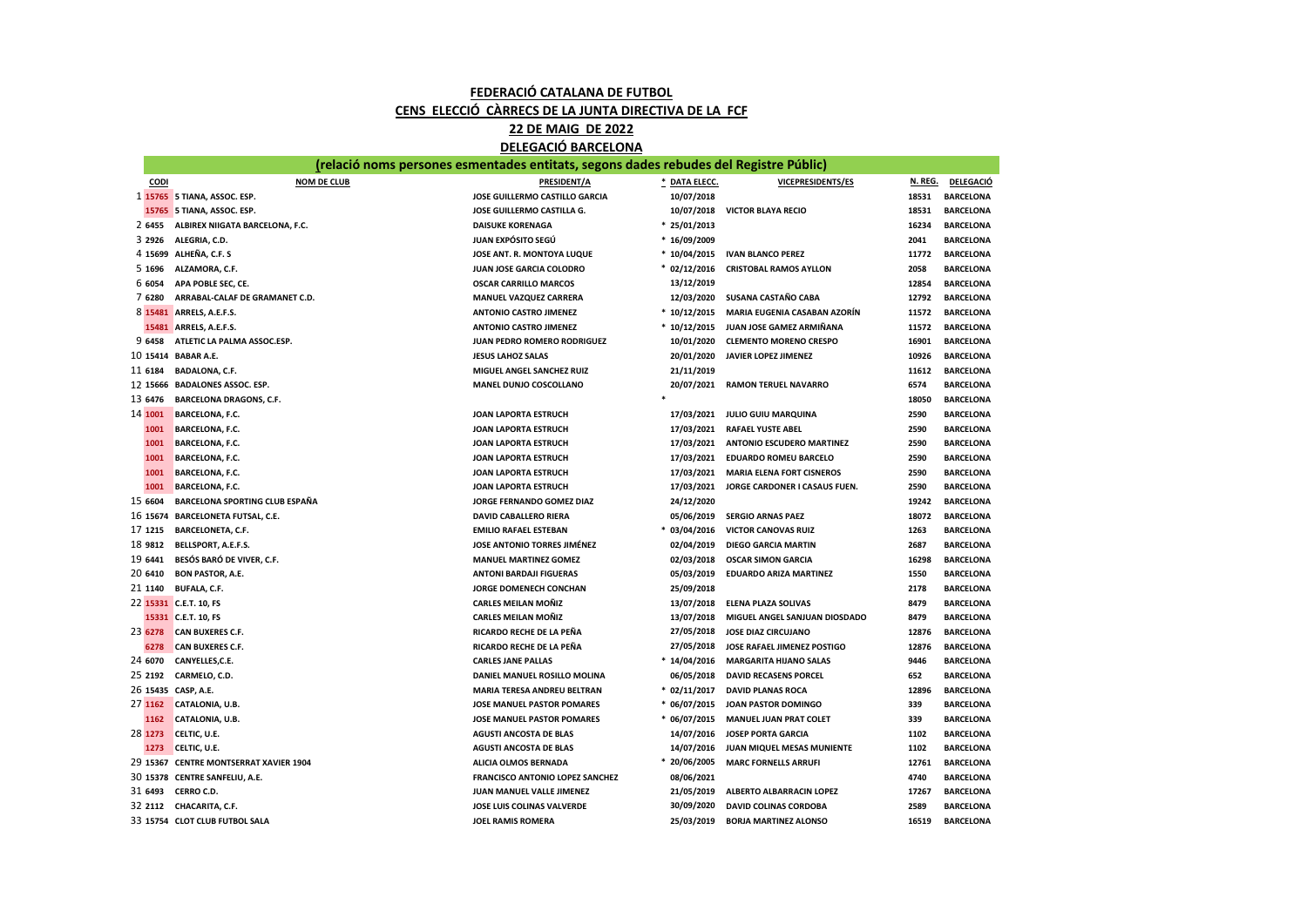|         | 35 15702 CSC FUTSAL                         | JOAQUIN CERDÀ COMPANY                        |                | * 19/06/2017 SANTIAGO ROCA SANCHEZ    | 18477 | <b>BARCELONA</b> |
|---------|---------------------------------------------|----------------------------------------------|----------------|---------------------------------------|-------|------------------|
|         | 36 15265 D.M.S. SARRIÀ C.E.F.S              |                                              |                |                                       | 13945 | <b>BARCELONA</b> |
|         | 37 1207 DAMM, C.F.                          | <b>RAMON AJENJO BOSCH</b>                    | 18/05/2017     | <b>CARLOS BARCONS BELLIDO</b>         | 329   | <b>BARCELONA</b> |
| 38 6576 | DARNA 2019 C.F.                             | <b>FRANCISCO MARTIN VILLODRES</b>            | 27/08/2019     |                                       | 19144 | <b>BARCELONA</b> |
| 39 6577 | DIABLOS NEGROS DE BARCELONA, CD             | THIERRY ALLIANGA                             | * 20/08/2017   | <b>ENKORO SYLVAIN PATRICK</b>         | 18677 | <b>BARCELONA</b> |
| 40 6385 | <b>DIAGONAL CLUB ESPORTIU</b>               | <b>JAVIER BUIRA GAZO</b>                     | $*13/09/2010$  | <b>LUIS LEAL CASTILLO</b>             | 15163 | <b>BARCELONA</b> |
|         | 41 1226 DON BOSCO, C.F.                     | <b>FERRAN GARCIA BLASCO</b>                  | $*30/05/2015$  | FERNANDO VILALTA CAPDEVILA            | 1122  | <b>BARCELONA</b> |
|         | 42 15626 EIXAMPLE, C.F.S.                   | <b>ADRIA MUIXI PIBERNAT</b>                  | * 19/12/2015   | <b>ARNAU TORNE SAVI</b>               | 16122 | <b>BARCELONA</b> |
|         | 43 6420 ESCOLA ANGEL PEDRAZA, C.F.          | <b>CARLOS SARTO GARCIA</b>                   | 07/07/2017     |                                       | 15770 | <b>BARCELONA</b> |
| 44 2670 | ESCOLA COLLBLANC-TORRASSA, C.E              | MIGUEL GOMEZ MUÑOZ                           | 22/07/2018     | MIGUEL LOPEZ ZAFORAS                  | 9109  | <b>BARCELONA</b> |
|         | 45 2332 ESCOLA DE FUTBOL ALMOGÀVERS         | Mª NIEVES LÓPEZ LEBANIEGOS                   | $*10/06/2015$  |                                       | 5569  | <b>BARCELONA</b> |
|         | 46 7719 ESCOLA DE FUTBOL PONT DE MARINA     | <b>GONZALO LUIS FRANCSICO JUESAS ALVAREZ</b> | $*10/06/2015$  |                                       | 6920  | <b>BARCELONA</b> |
|         | 47 6390 ESCOLA ESPORTIVA GUINEUETA C.F.     | <b>JOSE CENTENO MARIN</b>                    |                | * 22/01/2016 XAVIER PERIZ DURAN       | 14952 | <b>BARCELONA</b> |
|         | 48 15760 ESCOLA NATACIO JUPITER, ASSOC.     | <b>JOSE LOPEZ LIEBANA</b>                    | $*$ 09/12/2013 | MONTSERRAT GALCERAN MUNTANE11180      |       | <b>BARCELONA</b> |
|         | 49 6445 ESCOLA PREMIER BARCELONA, C.F.      | <b>JUAN GOU MIR</b>                          | 18/06/2018     |                                       | 16465 | <b>BARCELONA</b> |
|         | 50 6431 ESPORTIU JOVENTUT CAN PI            | MIGUEL CIERCOLES SANCHEZ                     | 03/10/2018     | <b>RAFAEL CIERCOLES JULVEZ</b>        | 15964 | <b>BARCELONA</b> |
|         | 51 15136 ESTEL VALLSECA CF. SALA            | <b>JORDI ANTUNEZ BALDRICH</b>                | 28/06/2016     |                                       | 11252 | <b>BARCELONA</b> |
| 52 1011 | EUROPA, C.E.                                | <b>VICTOR MARTINEZ IZQUIERDO</b>             | 20/12/2020     | <b>RAMON VERGES SETO</b>              | 406   | <b>BARCELONA</b> |
| 1011    | EUROPA, C.E.                                | <b>VICTOR MARTINEZ IZQUIERDO</b>             | 20/12/2020     | <b>IGNACO VINUESA GIMENO</b>          | 406   | <b>BARCELONA</b> |
|         | 53 15693 FORTALEZA A.E.                     | <b>JOSE MARIA MARTINEZ OTERO</b>             | 12/02/2020     |                                       | 17230 | <b>BARCELONA</b> |
|         | 54 15083 FREDERIC MISTRAL. F.S.             | <b>FRANCISCO JAVIER ABALLI SANMARTI</b>      | * 27/07/2005   | <b>MARIA TERESA BOSCH CASAS</b>       | 4939  | <b>BARCELONA</b> |
|         | 55 15726 FUTSAL CLASSIC BARCELONA C.E.      | <b>MIQUEL SANCHEZ PRATS</b>                  | $* 31/05/2018$ | <b>PABLO MORAN FRANQUES</b>           | 18912 | <b>BARCELONA</b> |
|         | 56 15767 FUTSAL DANTE 2019, C.F.            | LLUIS MARTI GONZALEZ DE RIVERA               | 02/07/2019     |                                       | 18893 | <b>BARCELONA</b> |
|         | 57 15339 FUTSAL IRIS BADALONA ASSOC. ESP.   | <b>RICARD URBANO GIMENEZ</b>                 |                | 31/07/2017 VICENÇ PASCUAL PAREDES     | 13926 | <b>BARCELONA</b> |
|         | 58 15706 FUTSAL POLARIS FORTPIENC, CE.      | MIQUEL SALAT FERNANDEZ                       | * 29/06/2017   |                                       | 12951 | <b>BARCELONA</b> |
|         | 59 15531 FUTSAL ROSARIO CENTRAL             | PAU MACHADO REQUENA                          |                | 30/05/2017 XAVIER MENDO GEA           | 12606 | <b>BARCELONA</b> |
| 60 9801 | GARCIA, F.S.                                | <b>VICENTE GARCÍA GRAU</b>                   | * 20/11/2015   | <b>ALBERTO SIERRA NOGUERA</b>         | 6116  | <b>BARCELONA</b> |
| 9801    | GARCIA, F.S.                                | <b>VICENTE GARCÍA GRAU</b>                   | $* 20/11/2015$ | <b>ALFONSO GARCIA GRAU</b>            | 6116  | <b>BARCELONA</b> |
|         | 61 2714 GORNAL, U.D.                        | <b>JOSE MARIA FARRÉ LATORRE</b>              | 08/05/2021     | <b>RAFAEL ROGEL CUENCA</b>            | 5452  | <b>BARCELONA</b> |
|         | 62 2056 GOTIC, F.C                          | <b>JESUS TRULLOS GAYA</b>                    | $* 26/02/2016$ | JORDI BESORA TORRADEFLOT              | 228   | <b>BARCELONA</b> |
|         | 63 15551 GRACIA F. S. C.                    | <b>EDUARD ROCA DOMINGUEZ</b>                 | 16/09/2019     |                                       | 13302 | <b>BARCELONA</b> |
| 64 1063 | <b>GRAMANET UD.AT.</b>                      | <b>FRANCISCO HERNANDEZ MONTERO</b>           | 15/08/2016     |                                       | 1615  | <b>BARCELONA</b> |
|         | 65 1578 GUINARDO, C.F.                      | PEDRO CREUS ROVIRA                           | 04/06/2016     |                                       | 263   | <b>BARCELONA</b> |
| 66 6534 | HAILUKONG BARCELONA, C.F.                   | WEI MEI YE ZHAN                              | $*11/05/2017$  |                                       | 18301 | <b>BARCELONA</b> |
|         | 67 15615 HORTA, F.S.C.                      | <b>ALBERTO HERNANDEZ PEREZ</b>               |                | * 25/11/2015 VICTOR HERRANDO SPALACCI | 12546 | <b>BARCELONA</b> |
|         | 68 1049 HORTA, U.AT.                        | <b>FRANCISCO CARMONA SORIA</b>               |                | 02/06/2015 JORDI TOLL BAGUE           | 504   | <b>BARCELONA</b> |
|         | 69 1305 HOSPITALENSE, AT.C.                 | <b>FRANCISCO PARDO SEGURADO</b>              |                | 30/10/2017 ENRIQUE ABADIA GELABERT    | 1130  | <b>BARCELONA</b> |
|         | 70 6545 HURACAN DE BARCELONA C. AT.         |                                              |                |                                       | 17896 | <b>BARCELONA</b> |
|         | 71 1108 IBERIA, C. AT.                      | <b>JOSE POVEDANO NAVAS</b>                   | * 17/07/2017   | JOSE ANTONIO OLIVA ROBLES             | 555   | <b>BARCELONA</b> |
|         | 72 15721 IES BARRI BESOS DE BARCELONA ASSC. | <b>OSCAR TAREGA ESCRIHUELA</b>               | $* 25/05/2016$ | <b>DANIEL AL-NOUMAIR</b>              | 13231 | <b>BARCELONA</b> |
|         | 73 15307 IES MONTSERRAT ASSOC.ESP.          | <b>GERARD SANZ PARRAMON</b>                  | $* 05/08/2013$ |                                       | 9867  | <b>BARCELONA</b> |
|         | 74 6014 IMPERIO, C.F.                       | SERGIO RABADAN EXPOSITO                      | 03/07/2021     |                                       | 4329  | <b>BARCELONA</b> |
|         | 75 15712 INTER HOSPITALET, CF SALA          | <b>LUIS ALCON VALERO</b>                     | $* 01/08/2017$ |                                       | 18814 | <b>BARCELONA</b> |
|         | 76 15355 IPSE EL PILAR, C.E.                | SALVADOR PIÑOL BONAMUSA                      | * 10/06/1999   | JOSEP MARIA FONDRIA MIGUEL            | 10741 | <b>BARCELONA</b> |
|         | 77 15700 JESUITES EL CLOT, C.E.             | <b>FRANCESC MORENO BARON</b>                 | 15/06/2017     |                                       | 18244 | <b>BARCELONA</b> |
|         | 78 15328 JESUS-MARIA C.E.                   | MARIA JOSEFA BABRA BLANCO                    | $* 07/02/2006$ | MARIA TERESA VALLS MARTÍ              | 2642  | <b>BARCELONA</b> |
|         | 79 15704 JORDI SANCHEZ, CF SALA             | <b>JORDI SANCHEZ PERIS</b>                   | * 27/06/2017   | MIGUEL ANGEL SOTO MEDINA              | 18420 | <b>BARCELONA</b> |
|         | 80 6313 JOSEP MARIA GENÉ ASS. ESP.          | <b>JOSEP MARIA GENE CAMPS</b>                | 01/07/2017     |                                       | 13584 | <b>BARCELONA</b> |
|         | 81 15099 JOVENTUT LES CORTS                 | <b>AUGUSTO DE RULL GIOL</b>                  | 07/05/2021     | <b>CARLOS DIONISIO SORIGUE BOIRA</b>  | 7057  | <b>BARCELONA</b> |
|         | 82 15678 JOVENTUT L'HOSPITALET C.E.         | <b>FCO XAVIER COLOM TENA</b>                 | 13/01/2021     | <b>JUAN ANTONIO RAMOS PRUDENCIO</b>   | 14053 | <b>BARCELONA</b> |
|         | 83 1015 JUPITER, C.E.                       | <b>JUAN RION PIJUAN</b>                      |                | 15/03/2018 LUIS RIBAS RUEDA           | 2931  | <b>BARCELONA</b> |
|         |                                             |                                              |                |                                       |       |                  |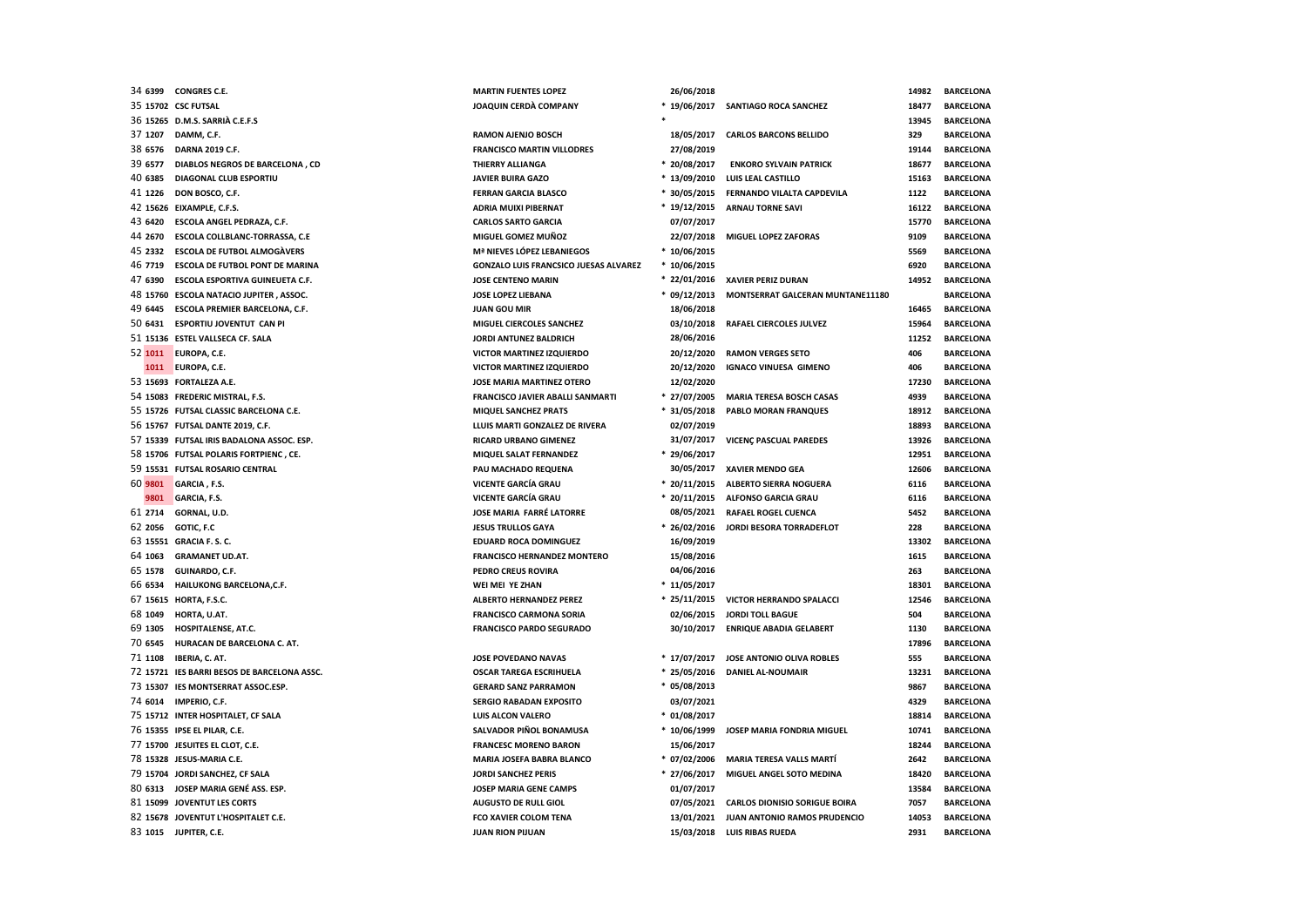| 84 6557  | <b>KAPTIVA SPORTS FUTBOL CLUB</b>            | ORIOL SALA PUIG                     | * 24/04/2018   |                                     | 18708 | <b>BARCELONA</b> |
|----------|----------------------------------------------|-------------------------------------|----------------|-------------------------------------|-------|------------------|
|          | 85 15580 L' ALZINA ASS. ESPORTIVA            | JUSTINIANO FERNÁNDEZ DÍAZ           | $*$ 09/01/2006 | <b>IGNASI DE YEBRA VAL</b>          | 12739 | <b>BARCELONA</b> |
| 86 2776  | L' ESQUERRA DE L' EIXAMPLE, F.C.             | <b>MANUEL RAMON MARTI PISA</b>      | 01/08/2020     | <b>MANUEL GOMEZ CASCUDO</b>         | 5967  | <b>BARCELONA</b> |
| 87 1218  | L' HOSPITALET, CENTRE ESPORTS                | SANTIAGO BALLESTE CLOFENT           | 08/10/2019     | <b>CARLOS TORRES CALS</b>           | 1226  | <b>BARCELONA</b> |
| 88 6580  | <b>LA BONANOVA</b>                           | JOSE MARIA FUSTER-FABRA             | 13/07/2020     |                                     | 19310 | <b>BARCELONA</b> |
| 89 6470  | LA COSECHA F.C.                              | <b>CARLOS MIGUEL ERAZO MARCILLO</b> | * 20/05/2013   |                                     | 17660 | <b>BARCELONA</b> |
| 90 2603  | LA FLORIDA C.F.                              | <b>JOSE MARIA HUETA MOYA</b>        | 29/05/2016     | PEDRO JOSE PORRAS JIMENEZ           | 4766  | <b>BARCELONA</b> |
| 91 1387  | LA SALLE BONANOVA, C.E.                      | CARLOS ALBERTO PI ALMOEDO           | 11/12/2019     | <b>MARTA HERNANEZ GOMILA</b>        | 3240  | <b>BARCELONA</b> |
| 92 6536  | LA SALLE GRACIA C.E.                         | JON SUCH I LLOP                     | 30/01/2018     | JOAN ESCALE BOSCH                   | 4765  | <b>BARCELONA</b> |
| 93 6136  | LA SALUT PERE GOL                            | <b>SERAFIN MARCOS PEREZ</b>         | 14/05/2018     | JAVIER LALAGUNA MALAVE              | 11161 | <b>BARCELONA</b> |
|          | 94 15334 LA SARDANA BADIA VALLES             | <b>CARLOS ROURAS MARZA</b>          | $* 01/06/2015$ |                                     | 9967  | <b>BARCELONA</b> |
| 95 9811  | LA UNION-LAS PALMAS F.S.                     | <b>EVA NAVARRO GONZALEZ</b>         | 03/11/2017     | <b>FRANCISCO GALVEZ CRUZ</b>        | 11039 | <b>BARCELONA</b> |
| 9811     | LA UNION-LAS PALMAS F.S.                     | <b>EVA NAVARRO GONZALEZ</b>         | 03/11/2017     | <b>LUIS SANGUINO ROMERO</b>         | 11039 | <b>BARCELONA</b> |
| 96 6597  | LEGENDS L'HOSPITALET FC.                     | <b>LUIS DORADO SERRANO</b>          | 16/06/2021     |                                     | 19243 | <b>BARCELONA</b> |
| 97 6459  | LES CORTS BARCELONA. C.E.                    | <b>AURORA DIAZ MOYA</b>             | 29/06/2019     | <b>JOAN AGUILAR SALINAS</b>         | 16116 | <b>BARCELONA</b> |
|          | 98 15503 LES CORTS ESPORTIU FUTSAL           | MIGUEL ESCALONA CASTILLA            | 15/10/2017     |                                     | 12134 | <b>BARCELONA</b> |
|          | 99 15120 LES CORTS UBAE. A.E.                | <b>MONTSERRAT MAS VILELLA</b>       | 27/05/2019     | <b>GIL MODROÑO HERRERO</b>          | 1926  | <b>BARCELONA</b> |
|          | 100 15697 LES GLORIES 2014 C.F. SALA         | <b>ENRIC VIDAL BALLESTER</b>        | 22/08/2016     |                                     | 16935 | <b>BARCELONA</b> |
| 1218     | L'HOSPITALET, CENTRE ESPORTS                 | SANTIAGO BALLESTE CLOFENT           | 08/10/2019     | <b>MONICA MARTA GARCIA SOLANAS</b>  | 1226  | <b>BARCELONA</b> |
| 101 1339 | LLOREDA, C.F.                                | JUAN FRANCISCO MARTINEZ CARRIEDO    | 28/06/2019     | <b>FRANCISCO GUERRA SANAHUJA</b>    | 2014  | <b>BARCELONA</b> |
| 1339     | LLOREDA, C.F.                                | JUAN FRANCISCO MARTINEZ CARRIEDO    | 28/06/2019     | ANTONIO JOSE HITA MARTIN            | 2014  | <b>BARCELONA</b> |
|          | 102 16130 MAGIC SANTS FUTSAL CLUS ESP.       | JOAN DAVID GAUDIOSO ROSO            | $* 04/05/2015$ |                                     | 17414 | <b>BARCELONA</b> |
| 103 6510 | MARINA AT. C.                                | <b>MARC VELARDE I RODRIGUEZ</b>     | 27/08/2018     |                                     | 17662 | <b>BARCELONA</b> |
|          | 104 15752 MARISTES ADEMAR, CLUB ESPORTIU     | <b>LLORENC CLARAMUNT GOYA</b>       | $*11/04/2018$  |                                     | 4534  | <b>BARCELONA</b> |
|          | 105 15656 MARISTES SANT JOAN C.E.            | LLORENÇ CLARAMUNT GOYA              | 16/07/2019     |                                     | 815   | <b>BARCELONA</b> |
|          | 106 15132 MARISTES SANTS-LES CORTS           | LLORENÇ CLRAMUNT GOYA               | 14/07/2019     |                                     | 7762  | <b>BARCELONA</b> |
| 107 1032 | <b>MARTINENC, F.C.</b>                       | <b>MANUEL DENGRA BUENDIA</b>        | 24/07/2017     | <b>AGUSTIN XIFRE NAVARRO</b>        | 712   | <b>BARCELONA</b> |
| 1032     | <b>MARTINENC, F.C.</b>                       | <b>MANUEL DENGRA BUENDIA</b>        | 24/07/2017     | <b>DAVID ALONSO JULIA</b>           | 712   | <b>BARCELONA</b> |
| 108 6025 | MBD LIONS, C.E.                              | <b>JOAN CASALS SIMO</b>             | 28/06/2019     | <b>FERNANDO JIMENEZ JIMENEZ</b>     | 8397  | <b>BARCELONA</b> |
|          | 109 15703 MENENDEZ Y PELAYO C.ESP.           | FRANCESC JAVIER BALLELL LAISECA     | $* 22/06/2017$ | <b>MARC BOZA MARTINEZ</b>           | 11883 | <b>BARCELONA</b> |
| 110 6568 | <b>MERCAT NOU MAGORIA SE</b>                 | <b>JORDI SUÑE ABELLO</b>            | $* 01/07/2015$ | JORDI SUÑE SANJUAN                  | 551   | <b>BARCELONA</b> |
| 111 6494 | <b>MON FEMENI SANT ADRIA CF</b>              | POL MOLINS ILLAMOLA                 | * 23/04/2015   |                                     | 17359 | <b>BARCELONA</b> |
| 112 1091 | MONOPOL, C.E.                                | <b>ROSARIO CASALS GARCIA</b>        | $* 23/03/2016$ | <b>ENRIQUE JUAN UTJES</b>           | 437   | <b>BARCELONA</b> |
| 113 1084 | MONTAÑESA, C.F.                              | <b>EMILIO LLAMAS FERNANDEZ</b>      | 09/11/2018     | <b>ANDRES SERRANO SOLER</b>         | 2581  | <b>BARCELONA</b> |
| 114 1389 | MONTBAU, U.D.                                | <b>JAUME DELGADO PERIS</b>          | 07/02/2019     | <b>LUIS ATECA DIAZ</b>              | 1022  | <b>BARCELONA</b> |
| 115 1586 | MONTSANT DE LA PEIRA, U.D.                   | <b>ANTONIO MORENO GARCIA</b>        | 08/07/2016     |                                     | 414   | <b>BARCELONA</b> |
|          | 116 15149 MONTSANT, F.S.                     | JOSE LUIS PICO ESPINOSA             | 11/06/2015     | <b>ALFONSO SOLE FALLADA</b>         | 5760  | <b>BARCELONA</b> |
|          | 117 15095 MONTSENY, C.E. CD                  | <b>CARLOS VILA CALVO</b>            | 25/06/2020     | <b>MIQUEL GARCIA SEVILLA</b>        | 2709  | <b>BARCELONA</b> |
|          | 118 15525 NOU DE LA RAMBLA CFS.              | HERMENEGILDO DE LA PARRA DOMÈNECH   | 04/10/2019     | <b>MONTSERRAT MARTINEZ FERRERES</b> | 12577 | <b>BARCELONA</b> |
| 119 6362 | OLYMPIA II CLUB ESPORTIU                     | <b>GUILLERMO CONDE LUCAYA</b>       | $* 06/06/2014$ | <b>ENRIQUE PICH-AGUILERA MOLINS</b> | 14626 | <b>BARCELONA</b> |
| 120 1252 | Pª BARC. ANGUERA                             | <b>JOAN BERTRAN ALDOMA</b>          | 05/05/2018     | <b>JOAN MOLES DOMÈNECH</b>          | 297   | <b>BARCELONA</b> |
| 121 2432 | Pª BARC. BARCINO, CE.                        | <b>TOMAS DESEMBRE PEDRIDO</b>       | 20/02/2021     | JOSE MARIA LOPEZ SANTANO            | 9750  | <b>BARCELONA</b> |
| 122 2930 | Pª BARC. CINC COPES                          | <b>JOSEP SOLÀ ESPINOSA</b>          | 10/05/2018     | JOSE LUIS COLINAS VALVERDE          | 2651  | <b>BARCELONA</b> |
| 123 6174 | Pª BARC. COLLBLANC SANTS, AE                 | <b>MANEL VILLALTA MARTIN</b>        | * 31/03/2006   | JOAQUIN SOLER COMPANY               | 11633 | <b>BARCELONA</b> |
| 6174     | Pª BARC. COLLBLANC SANTS, AE                 | <b>MANEL VILLALTA MARTIN</b>        | $* 31/03/2006$ | <b>MANEL VILLALBA ESTEVE</b>        | 11633 | <b>BARCELONA</b> |
| 124 1214 | Pª BARC. VILLAVERDE-PENITENTS                | <b>JORGE MARTINEZ RIBAS</b>         | $* 23/10/2016$ | <b>MANUEL PATON RAMOS</b>           | 1212  | <b>BARCELONA</b> |
| 125 6165 | Pª BLAUG. TRINITAT VELLA                     | ALFREDO LOPEZ LOPEZ                 | $*11/04/2015$  | <b>MANUEL SALVADOR MARIN</b>        | 11361 | <b>BARCELONA</b> |
| 126 2235 | PARC, U.D.                                   | <b>JOSÉ RODRIGUEZ GIL</b>           | * 30/09/2015   | <b>FERNANDO PELAYO RODRIGUEZ</b>    | 2500  | <b>BARCELONA</b> |
| 127 2229 | PASTRANA, U.D.                               | <b>JOSÉ DURAN RODRIGUEZ</b>         | * 20/06/2010   |                                     | 654   | <b>BARCELONA</b> |
|          | 128 15671 PENYA ALHENYA ASSOCIACIÓ ESPORTIVA | <b>JOSE ANTONIO VALERO MORALES</b>  | 09/08/2014     |                                     | 16923 | <b>BARCELONA</b> |
| 129 6226 | PEREGRINOS FUTBOL CLUB                       | <b>ANTONIO CLAVER SILVA</b>         | 30/10/2018     |                                     | 12146 | <b>BARCELONA</b> |
| 130 1444 | PIFERRER, AT.                                | <b>JESUS MIGUEL CALVO LOZANO</b>    | 10/12/2018     | JOSE ANTONIO LUPIAÑEZ SANCHEZ       | 2029  | <b>BARCELONA</b> |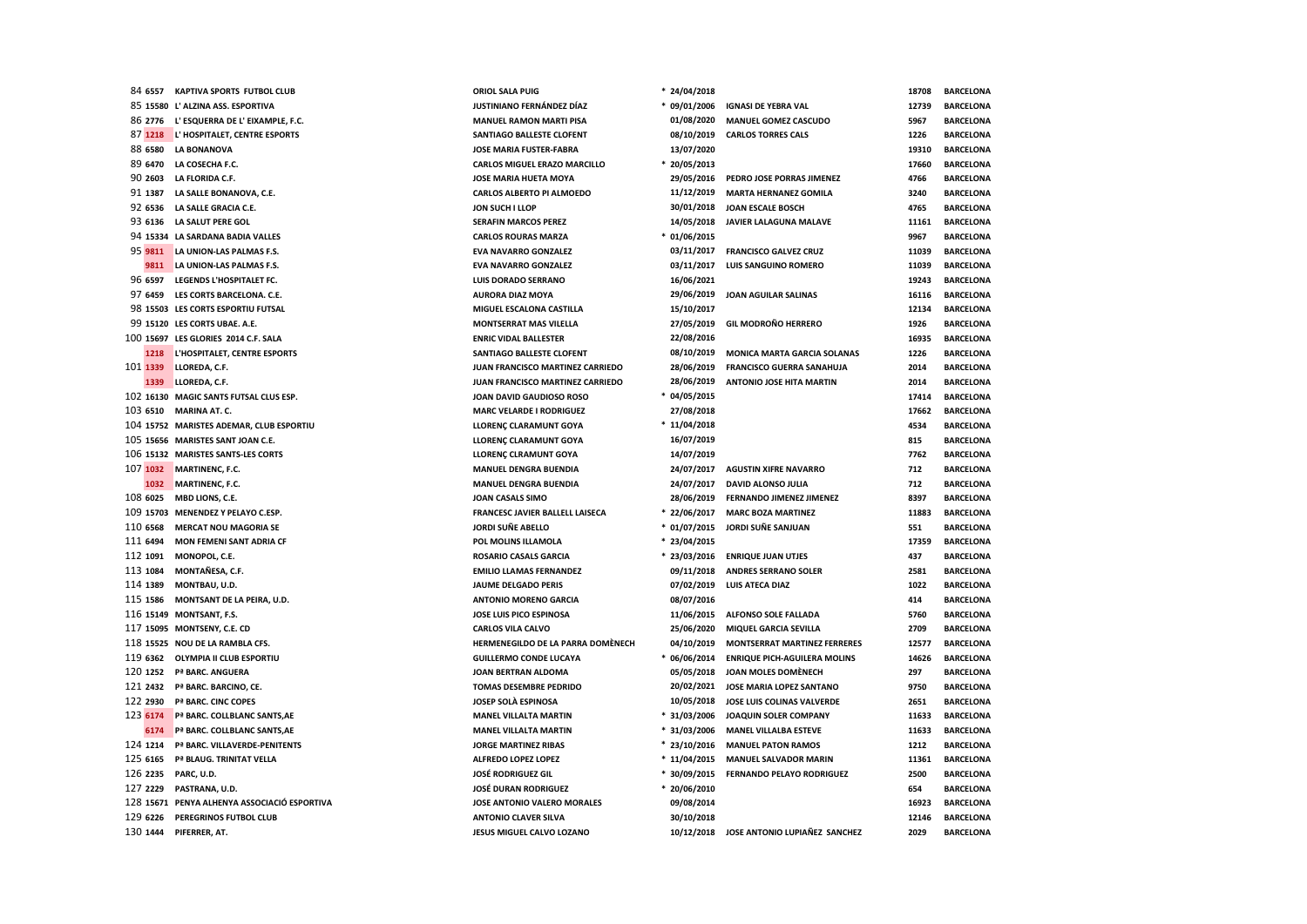|           | 131 15663 PLAY FUTSAL                      | <b>ARMANDO POL CHUECA</b>           | * 07/07/2014   |                                   | 17383 | <b>BARCELONA</b> |
|-----------|--------------------------------------------|-------------------------------------|----------------|-----------------------------------|-------|------------------|
| 132 1093  | POBLE NOU AT.                              | SALVADOR SANCHEZ REGALADO           | 17/01/2017     |                                   | 434   | <b>BARCELONA</b> |
| 133 1086  | POBLE SEC UNIO ESP.                        | <b>JOSEP GARCIA BERNADI</b>         | * 30/07/2012   | <b>JORGE MARQUEZ JIMENEZ</b>      | 1204  | <b>BARCELONA</b> |
| 134 1321  | POMAR, C.D.                                | <b>FRANCISCO ALONSO CHICA</b>       | 15/07/2020     | <b>SERGIO GARCIA CUENCA</b>       | 624   | <b>BARCELONA</b> |
| 135 7833  | PONY'S F.SALA                              | <b>FRANCESC X. OLIVAN COROMINAS</b> | $* 01/09/2016$ | LUNA OLIVAN ESCRIBANO             | 7351  | <b>BARCELONA</b> |
|           | 136 15040 PROSPERITAT NOU BARRIS C.E. F.S. | MIGUEL ANGEL CUENCA PEREZ           | 26/10/2019     | JAVIER LERMA VALERO               | 9191  | <b>BARCELONA</b> |
| 137 2769  | PUJADAS, C.D.                              | <b>ANDRES SANCHEZ RODRIGUEZ</b>     | $* 29/03/2015$ | <b>JOSE GARCIA MARZO</b>          | 5980  | <b>BARCELONA</b> |
| 138 1281  | RACING VALLBONA, C.F.                      | <b>JOSE PALOMO URBINA</b>           | 26/06/2017     | FCO. JOSE LOPEZ OLIVA             | 1211  | <b>BARCELONA</b> |
|           | 139 15569 RAMON MUNTANER A.E.              | <b>MARC BERRUEZO GARCIA</b>         | 16/01/2019     | <b>GENIS ROCA PRIETO</b>          | 13745 | <b>BARCELONA</b> |
| 140 15189 | RAPID SANTA COLOMA, F.S.                   | <b>RAUL ESTEBAN IGLESIAS</b>        | 23/10/2020     | ALFONSO GALVEZ OBREGON            | 5105  | <b>BARCELONA</b> |
| 141 1861  | SALESIANS BOSCO-HORTA C.E.                 | JORDI LLEIXA JANE                   | 02/10/2019     | <b>CARLOS PASCUAL MAS</b>         | 13313 | <b>BARCELONA</b> |
| 142 6585  | SANT ADRIA 2020, FC.                       | <b>MARIANO ARIZA PINTO</b>          | 15/07/2020     | BENJAMIN GUARDIA LORENZO          | 19161 | <b>BARCELONA</b> |
| 143 6565  | SANT ADRIA, F.C.                           | <b>MARIANO ARIZA PINTO</b>          | 12/11/2019     | JUAN JOAQUIN CARBONELL BARRACH    | 19292 | <b>BARCELONA</b> |
| 144 6428  | SANT ANDREU ATLETIC                        | ALBERT TRILLO GONZALEZ              | $* 23/11/2011$ |                                   | 15962 | <b>BARCELONA</b> |
|           | 145 15539 SANT ANDREU SAGRERA C.F. SALA    | <b>ISAAC TITI ORDOÑEZ</b>           | $* 09/07/2008$ | <b>JONATAN MIGUEL TERUEL</b>      | 14715 | <b>BARCELONA</b> |
| 146 9815  | SANT ANDREU, A.E.                          | <b>FRANCISCO MOLINA SANTOS</b>      | 09/06/2018     |                                   | 3732  | <b>BARCELONA</b> |
| 147 1241  | SANT GABRIEL, C.D.                         | <b>GREGORIO PERALTA TEY</b>         | $*11/01/2016$  | MIGUEL ANGEL ROGER ARGELAGUET     | 2018  | <b>BARCELONA</b> |
| 148 1159  | SANT GENIS-PENITENTES, C.D.                | <b>JORDI MARTINEZ RIBAS</b>         | $* 23/10/2016$ | <b>MANUEL PATON RAMOS</b>         | 1995  | <b>BARCELONA</b> |
| 149 9854  | <b>SANT GERVASI FS</b>                     | <b>EDUARD BLASCO PUIG</b>           | 09/09/2020     |                                   | 3715  | <b>BARCELONA</b> |
| 150 2835  | SANT IGNASI, ESPORTIU                      | JOSE MARIA RAMON GIMENO             | 27/09/2018     | <b>ORIOL PARERA PORTILLO</b>      | 847   | <b>BARCELONA</b> |
|           | 151 15292 SANT JOAN DE VILASSAR FS         | <b>JOSE ARNAU SALCEDO</b>           | 19/03/2021     | <b>SANTIAGO LOPEZ MARTIN</b>      | 9728  | <b>BARCELONA</b> |
|           | 152 1142 SANT MARTI-CONDAL, F.C.           | LUIS FRANCISCO MIR GALOBARDES       | 18/01/2020     | JAVIER JORGE ENCINAS GAMO         | 8055  | <b>BARCELONA</b> |
|           | 153 15714 SANTA COLOMA FUTSAL 2017         | <b>GINES GARCIA SANCHEZ</b>         | $*10/08/2017$  |                                   | 18446 | <b>BARCELONA</b> |
| 154 1051  | SANTS, U.E.                                | <b>MONTSERRAT DOT SERRA</b>         | 15/11/2017     | JOAN FORCADELL ESCOUFFIER         | 1834  | <b>BARCELONA</b> |
| 155 1194  | SARRIA, C.P.                               | JOSEP CALDERO CALOPA                | 02/03/2017     | <b>FRANCESC XAVIER SALES 2N</b>   | 1070  | <b>BARCELONA</b> |
| 1194      | SARRIA, C.P.                               | JOSEP CALDERO CALOPA                | 02/03/2017     | <b>FERRAN CABEZA PEREZ</b>        | 1070  | <b>BARCELONA</b> |
| 1194      | SARRIA, C.P.                               | JOSEP CALDERO CALOPA                | 02/03/2017     | LLUIS DE RIVAS GRAU 1R            | 1070  | <b>BARCELONA</b> |
| 156 6110  | SEAGULL, C.E.                              | PILAR RUIZ HERNANDO                 | $* 30/12/2015$ |                                   | 8127  | <b>BARCELONA</b> |
| 157 6578  | SINERGIA, F.C.                             | <b>ESTEVE MIROU MOLINERO</b>        | 09/10/2020     | JORGE LOPEZ CASO                  | 19211 | <b>BARCELONA</b> |
| 158 1198  | SINGUERLIN, C.F.                           | SERGI INGLADA GIMÉNEZ               | $*13/03/2016$  | JUAN ARANDA CARRILLO              | 602   | <b>BARCELONA</b> |
| 1198      | SINGUERLIN, C.F.                           | SERGI INGLADA GIMÉNEZ               | $*13/03/2016$  | <b>JUAN MARIN ARANDA</b>          | 602   | <b>BARCELONA</b> |
| 1198      | SINGUERLIN, C.F.                           | SERGI INGLADA GIMÉNEZ               | $*13/03/2016$  | FRANCISCO MANUEL CARRASCO MONTERO | 602   | <b>BARCELONA</b> |
| 159 6221  | SISTRELLS C.F.                             | JUAN NAVARRO GARZON                 | 08/07/2019     |                                   | 12267 | <b>BARCELONA</b> |
| 160 15528 | SPINOLA, CLUB FUTBOL SALA                  | JUAN DIEGO RAVA PÉREZ DE TUDELA     | * 29/06/2010   | <b>DAVID ALONSO MUNTANÉ</b>       | 12516 | <b>BARCELONA</b> |
| 161 6350  | STOITCHKOV BARCELONA, C.F.                 | ANTONIO SANCHEZ MUÑOZ               | $* 30/06/2016$ |                                   | 14298 | <b>BARCELONA</b> |
| 162 6433  | <b>TECNOFUTBOL C.F.</b>                    | JOSE IGNACIO MARCET BONEL           | * 18/09/2012   |                                   | 16130 | <b>BARCELONA</b> |
|           | 163 15747 TENNIS BARCINO, CLUB             | <b>RAFAEL GUATA ESCOLIS</b>         | 23/10/2018     | <b>CRISTINA SANTAMARIA PONS</b>   | 985   | <b>BARCELONA</b> |
|           | 164 15604 TERRA NEGRA C.E.F.S.             | JOAN DUQUE MEJÍAS                   | 10/10/2016     | <b>RAUL DUQUE LARIOS</b>          | 13683 | <b>BARCELONA</b> |
| 165 2803  | THAU, C.E.                                 | <b>SANTIAGO GRIS YRAYZOZ</b>        | $* 22/06/2011$ |                                   | 4754  | <b>BARCELONA</b> |
|           | 166 15648 TREMEDAL F.S.                    | RAFAEL CERVERA CASANUEVA            | $* 09/03/2018$ |                                   | 16912 | <b>BARCELONA</b> |
| 167 1400  | TRINIDAD, C.D.                             | <b>ANTONIO ANDREO ACOSTA</b>        | 15/11/2017     | <b>ERNESTO RUIZ LOPEZ</b>         | 2667  | <b>BARCELONA</b> |
| 168 1221  | TURO PEIRA, C.C.D.                         | JUAN JOSE TORRES MUÑOZ              | 11/01/2018     | <b>FERMIN DIAZ ARIAS</b>          | 1997  | <b>BARCELONA</b> |
| 169 6146  | UNIFICACIO CIUTAT MERIDIANA, CE            | <b>NURIA PLACES BATISTE</b>         | 18/11/2017     | MIGUEL GONZALEZ ALEGRE            | 10964 | <b>BARCELONA</b> |
| 170 6046  | UNIFICACION BELLVITGE, U.D.                | ANGEL MOYA GONZÁLEZ                 | $* 23/02/2015$ | <b>MARCELINO LEÓN GIL GARCÍA</b>  | 5066  | <b>BARCELONA</b> |
| 6046      | UNIFICACION BELLVITGE, U.D.                | ANGEL MOYA GONZÁLEZ                 | $* 23/02/2015$ | <b>MATIAS CAMACHO MURILLO</b>     | 5066  | <b>BARCELONA</b> |
| 6046      | UNIFICACION BELLVITGE, U.D.                | ANGEL MOYA GONZÁLEZ                 | $* 23/02/2015$ | PEDRO BOJADOS GONZÁLEZ            | 5066  | <b>BARCELONA</b> |
| 171 6091  | UNIFICACION LLEFIA,CF.                     | <b>JORGE ESCRIBANO BALLESTEROS</b>  | $* 20/11/2015$ | <b>JAVIER QUEROL RIBAS</b>        | 9729  | <b>BARCELONA</b> |
| 172 6394  | <b>VALLDOREIX F.C.</b>                     | <b>JORGE GONZALEZ LEON</b>          | 20/07/2018     |                                   | 15084 | <b>BARCELONA</b> |
| 173 6268  | VALLVIDRERA SENGLARS, C.F.                 | JUAN JOSÉ QUIXANO BURGOS            | $*15/06/2013$  | JORGE QUIXANO GRANDE              | 12436 | <b>BARCELONA</b> |
| 174 6043  | VETERANS CATALUNYA, AF.                    | VICENTE IRISARRI SOLA               | * 09/05/2014   | <b>ASIER IRISARRI PRIETO</b>      | 9101  | <b>BARCELONA</b> |
| 6043      | VETERANS CATALUNYA, AF.                    | <b>VICENTE IRISARRI SOLA</b>        | $* 09/05/2014$ | JOAN LÓPEZ FRIAS                  | 9101  | <b>BARCELONA</b> |
| 6043      | VETERANS CATALUNYA, AF.                    | <b>VICENTE IRISARRI SOLA</b>        | $* 09/05/2014$ | <b>RAMON CIRERA FERNÁNDEZ</b>     | 9101  | <b>BARCELONA</b> |